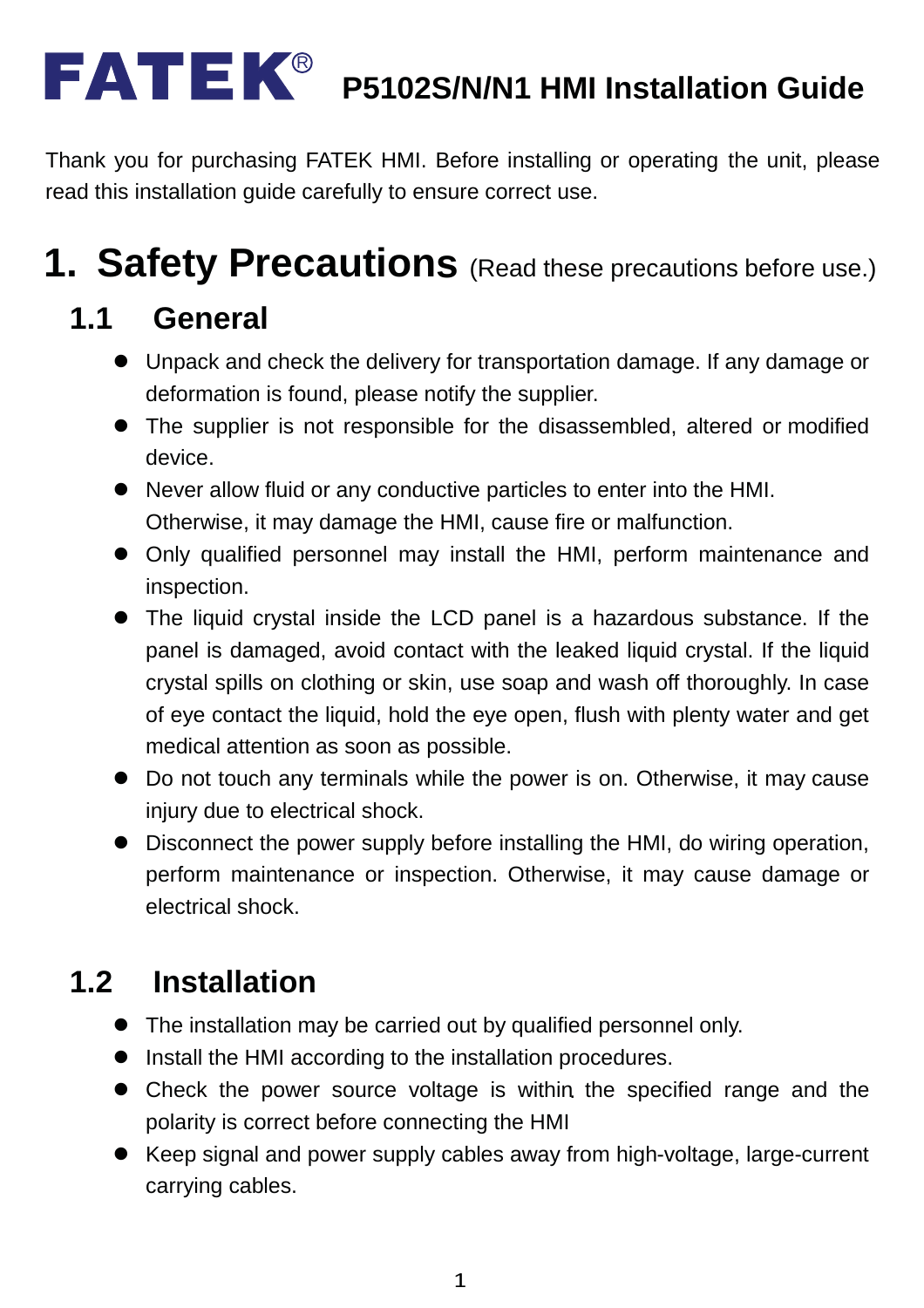

 $\bigwedge$  **Caution**  $\big|$  Make sure the HMI is properly grounded to prevent electrical shock, fire or malfunction.

#### Recommended **Prohibited DC24V + FG DC24V + FG No Connected**

HMI unit and other equipment should have the same electrical grounding (reference voltage level), otherwise communication errors may occur.



#### **1.3 Operation**

- Do not use sharp objects or excessive force to press the touch screen. This may damage the touch screen. HMSP102 screen protector can be applied to the HMI screen to protect it from damage, for ordering information, please contact our sales department.
- Do not use the output signal of the device as any safety function or system emergency stop. It may result in personal injury or equipment damage if a malfunction of the touch occurs.

#### **1.4 Maintenance and Service**

- The agreed guarantee applies.
- Only qualified personnel should make repairs and perform maintenance.
- Disconnect the device from the power supply before carrying out cleaning or maintenance.
- $\bullet$  Clean the front panel with a soft cloth and mild detergent.
- Please use original replacement spare parts or accessories.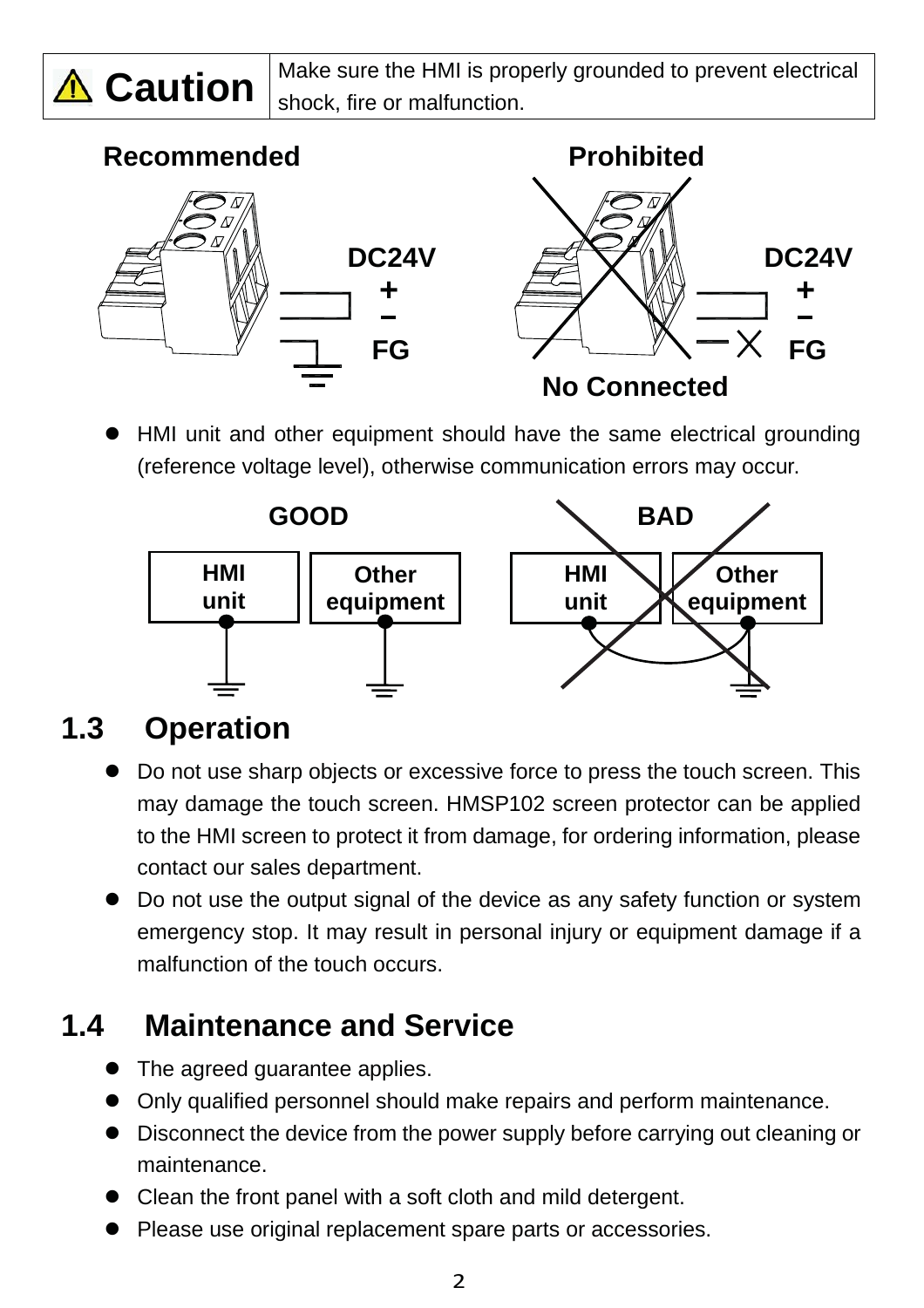## **2. Part Names and Dimensions**

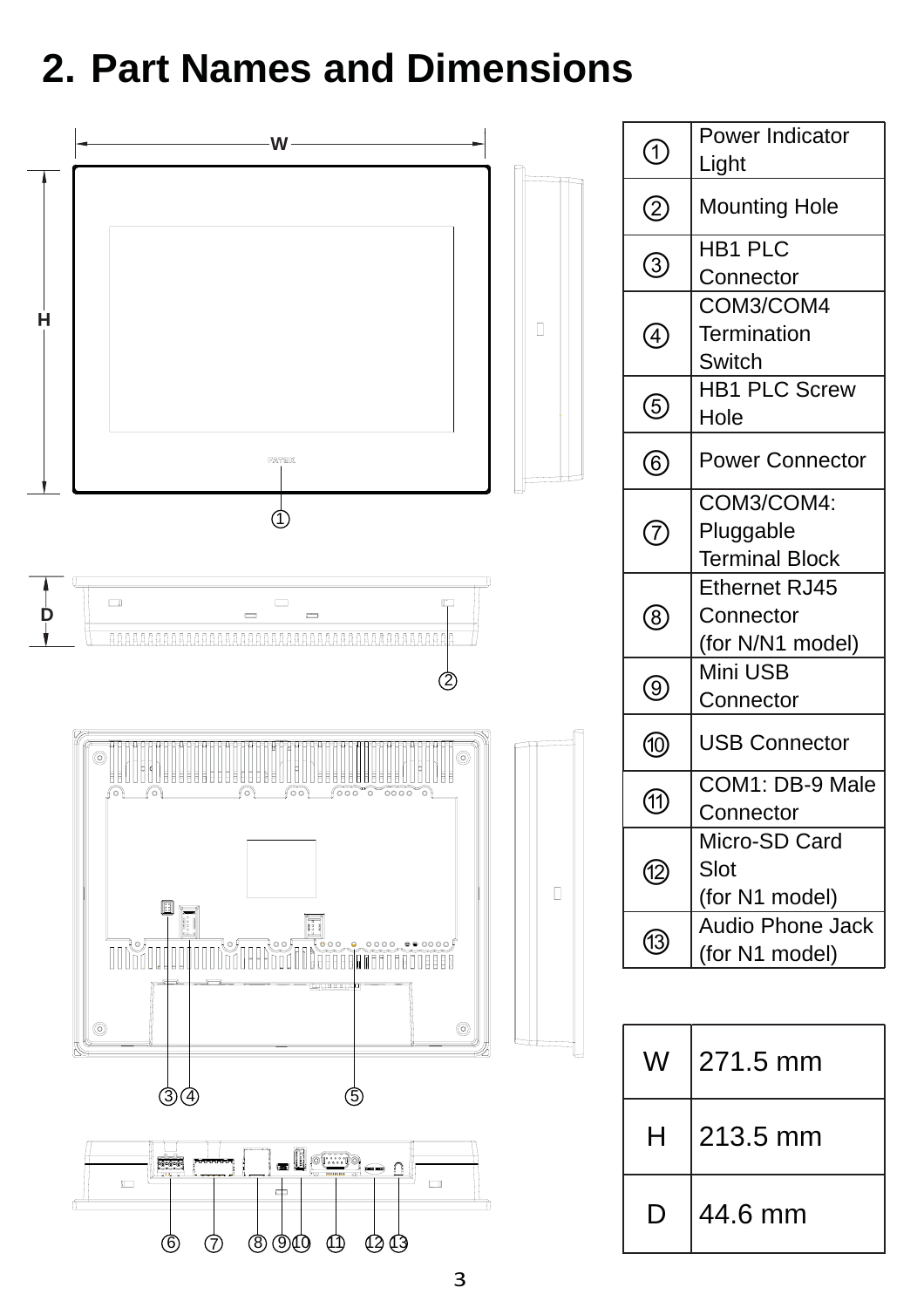# **3. Specifications**

| <b>Model</b>                             |                                 | <b>P5102S</b>                                               | <b>P5102N</b>            | P5102N1 |  |  |
|------------------------------------------|---------------------------------|-------------------------------------------------------------|--------------------------|---------|--|--|
|                                          | Type of item tested             | Control                                                     |                          |         |  |  |
| UL 61010-1<br>Technical<br>Consideration | <b>Product Description</b>      | <b>Operator Panel</b>                                       |                          |         |  |  |
|                                          | Connections to mains            |                                                             |                          |         |  |  |
|                                          | supply                          | Permanent                                                   |                          |         |  |  |
|                                          | Overvoltage category            | $\mathbf{  }$                                               |                          |         |  |  |
|                                          | Pollution degree                | $\overline{2}$                                              |                          |         |  |  |
|                                          | <b>Means of Protection</b>      | Class III                                                   |                          |         |  |  |
|                                          | <b>Environmental conditions</b> | Operating Temp. 0~50°C                                      |                          |         |  |  |
|                                          |                                 | Storage Temp. - 20~60°C                                     |                          |         |  |  |
|                                          | For use in wet locations        | <b>No</b>                                                   |                          |         |  |  |
|                                          | Equipment mobility              | <b>Built in</b>                                             |                          |         |  |  |
|                                          | Operating conditions            | Continuous                                                  |                          |         |  |  |
|                                          | Overall size                    | 271.5 x 213.5 x 44.6 (mm)                                   |                          |         |  |  |
|                                          | Weight                          | 1340(g)                                                     | 1360(g)                  | 1380(g) |  |  |
|                                          | Marked degree of                | Front panel: IP65 / Rear Case: IP20 to IEC 60529            |                          |         |  |  |
|                                          | protection                      | Type 1 to UL 50E                                            |                          |         |  |  |
|                                          | Equipment classification        | Industrial, Professional, Commercial                        |                          |         |  |  |
|                                          | Equipment class                 | Class III                                                   |                          |         |  |  |
|                                          | Equipment type                  | Permanently connected, Fixed                                |                          |         |  |  |
|                                          | Serial 1                        | Connector: D-Sub 9-Pin                                      |                          |         |  |  |
|                                          |                                 | COM1: RS-232 (TXD, RXD, RTS, CTS)                           |                          |         |  |  |
|                                          | Serial 2                        | Connector: Pluggable Terminal Block                         |                          |         |  |  |
|                                          |                                 | COM3: RS-422/485 (Isolation)                                |                          |         |  |  |
|                                          |                                 |                                                             | COM4: RS-485 (Isolation) |         |  |  |
|                                          | LAN                             | 10M/100M<br>10M/100M<br>$--$                                |                          |         |  |  |
| I/O Port                                 |                                 | USB2.0 Type-A (Host)x1                                      |                          |         |  |  |
|                                          | <b>USB</b>                      | USB2.0 Type mini-B (Device)x1                               |                          |         |  |  |
|                                          | Micro SD                        |                                                             |                          | Yes     |  |  |
|                                          | Audio                           | ---                                                         |                          | Yes     |  |  |
|                                          | <b>PLC Extension</b>            | HB1 main units + B1 extension modules                       |                          |         |  |  |
|                                          | Termination                     | Yes (For RS-422/485)                                        |                          |         |  |  |
|                                          | Switch                          |                                                             |                          |         |  |  |
|                                          | Power Input                     | 24VDC±20% (Isolated Power)                                  |                          |         |  |  |
| Power                                    | Consumption                     | 420mA@24VDC                                                 |                          |         |  |  |
|                                          | Insulation                      | 50MΩ at 500VDC                                              |                          |         |  |  |
|                                          | <b>Relative Humidity</b>        | 10%~90%@ 40°C (non-condensing)                              |                          |         |  |  |
|                                          | <b>Withstand Voltage</b>        | AC500V/20mA/1 Min. (between charger & FG terminals)         |                          |         |  |  |
|                                          | Vibration                       | 5 to 9Hz Half-amplitude: 3.5mm                              |                          |         |  |  |
| Environment                              |                                 | 9 to 150 Hz Constant acceleration: $19.6 \text{m/s}^2$ (2G) |                          |         |  |  |
|                                          |                                 | 3 directions of X, Y, Z: 10times (IEC61131-2 complaints)    |                          |         |  |  |
|                                          | Noise Suppression               | 1000Vp-p, width 1us, rising time 1ns                        |                          |         |  |  |
|                                          | <b>Grounding Resistance</b>     | Below 100Ω                                                  |                          |         |  |  |
| Dimension                                | Cut-out                         |                                                             | 259.5 x 201.5 (mm)       |         |  |  |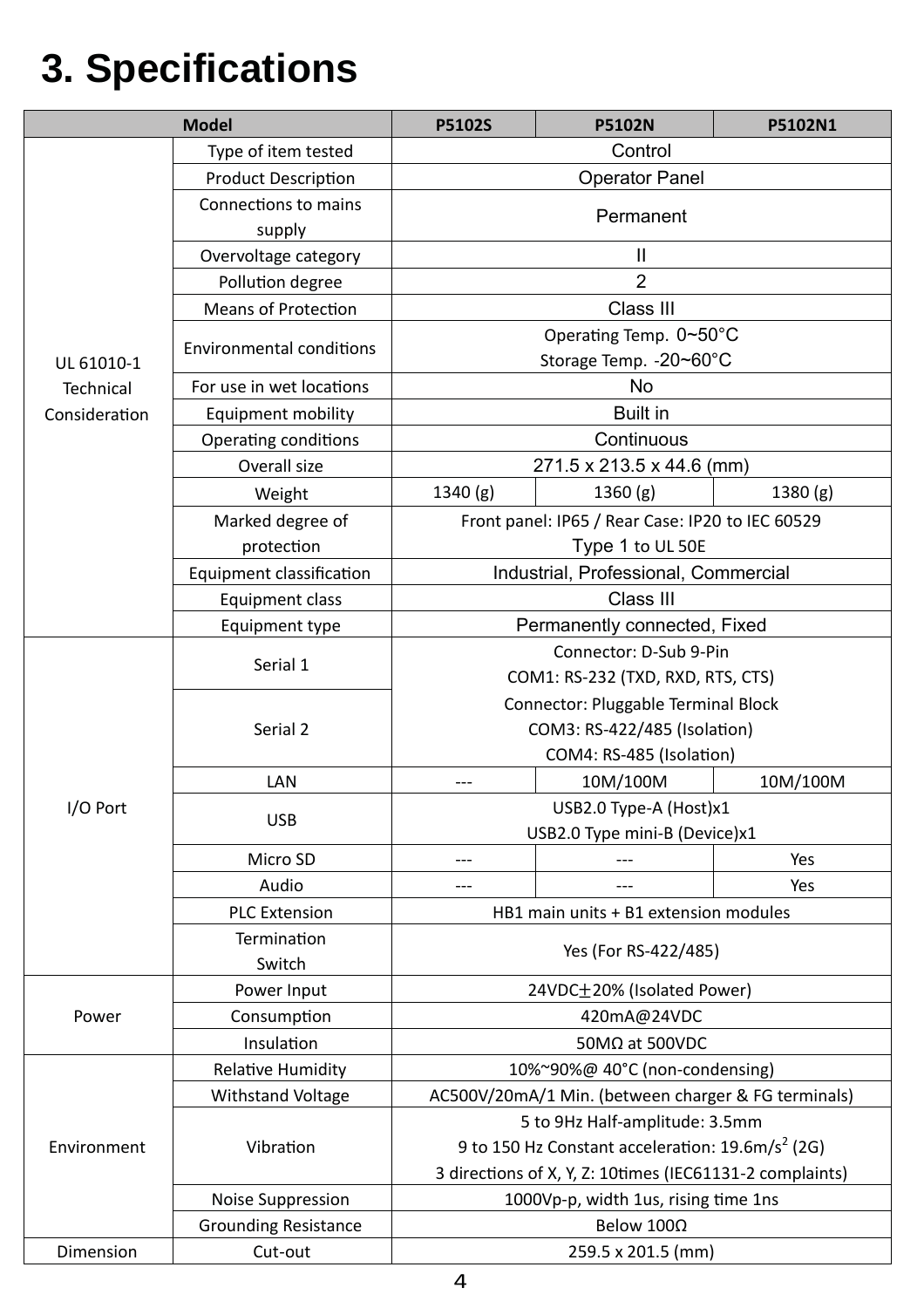# **4. Unpacking the Unit**











FATEK PLC Connector Rubber Cover x1



Pluggable Terminal Block x1

A4 Double-sided Installation Guide x1 Power Connector x1

## **5. Installation Procedures**





- $-201.5$  mm $-$ Cutout 259.5 mm
- Push the HMI into the cutout until the waterproof ring contacts the plate.
- Insert a hook into each mounting hole on the HMI, and then tighten the screws evenly with a moderate torque.
- Failure to tighten the screws may cause the HMI to fall, malfunction or short-circuit. Excessive tightening may cause deformation. The necessary torque is about 0.16N·m.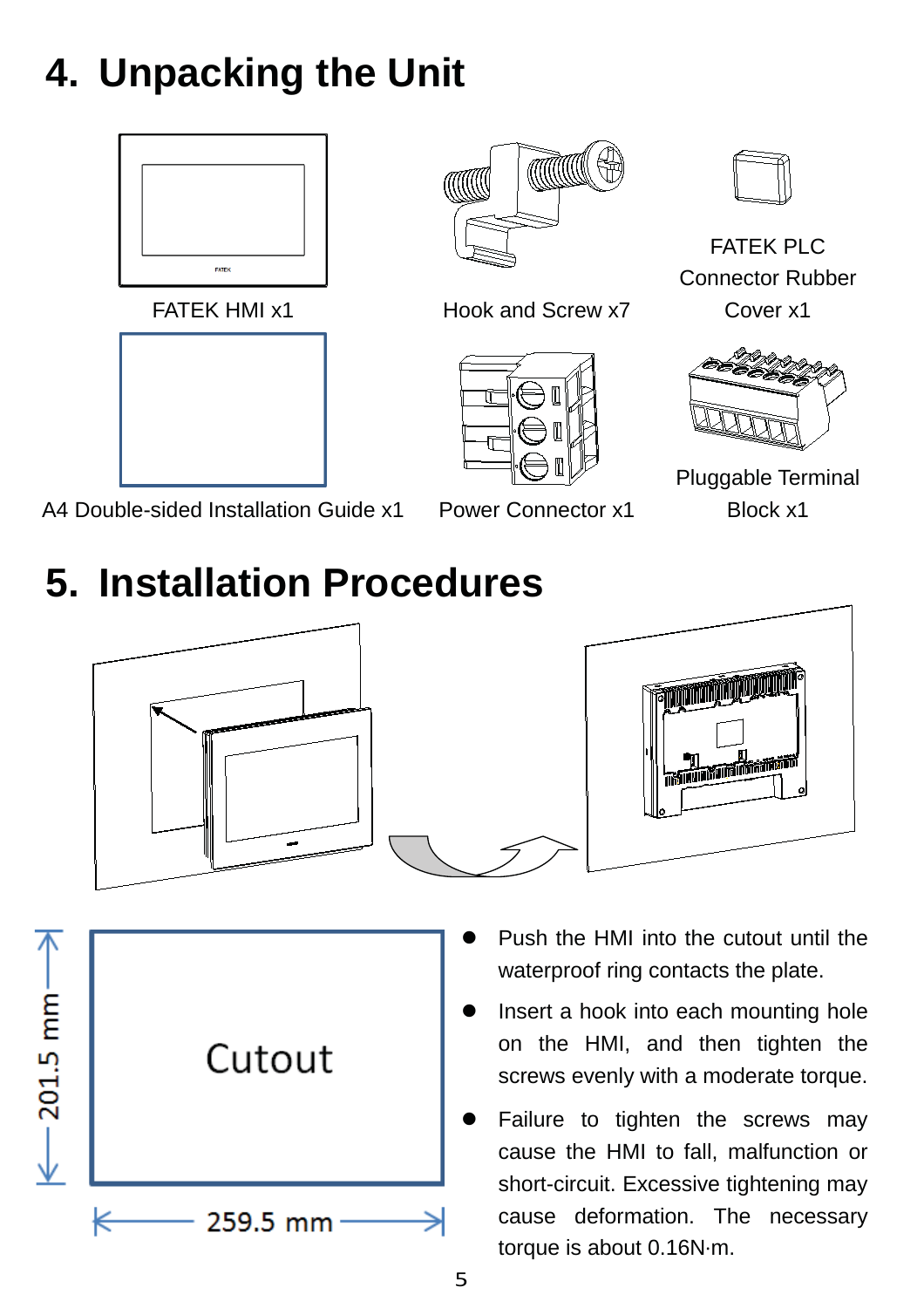### **6. Power Connection**



- Be sure to connect the ground FG terminal to a class-3 ground (Ground resistance should not exceed 100Ω). Try to make the ground wire as short as possible.
- Use 28 12 AWG (0.5 1.5 mm<sup>2</sup>) wire for the power connections.

### **7. Termination Switch**

P5102S/N/N1 HMI has a built-in termination resistor switch. To enable or disable the termination resistor please follow the configuration shown in the table below. The termination switch is for COM3 [RS-422 / RS-485] and COM4 [RS-485].

| <b>Termination Resistor</b> |                      |                |                      |                |                      |                |  |  |
|-----------------------------|----------------------|----------------|----------------------|----------------|----------------------|----------------|--|--|
| No.                         | <b>COM3 [RS-422]</b> |                | <b>COM3 [RS-485]</b> |                | <b>COM4 [RS-485]</b> |                |  |  |
|                             | Enable               | <b>Disable</b> | Enable               | <b>Disable</b> | Enable               | <b>Disable</b> |  |  |
| 1                           | ON                   | <b>OFF</b>     | <b>OFF</b>           | <b>OFF</b>     | <b>OFF</b>           | <b>OFF</b>     |  |  |
| 2                           | <b>ON</b>            | <b>OFF</b>     | <b>OFF</b>           | <b>OFF</b>     | <b>OFF</b>           | <b>OFF</b>     |  |  |
| 3                           | ON                   | <b>OFF</b>     | <b>ON</b>            | <b>OFF</b>     | <b>OFF</b>           | <b>OFF</b>     |  |  |
| 4                           | <b>ON</b>            | <b>OFF</b>     | <b>ON</b>            | <b>OFF</b>     | <b>OFF</b>           | <b>OFF</b>     |  |  |
| 5                           | <b>OFF</b>           | <b>OFF</b>     | <b>OFF</b>           | <b>OFF</b>     | <b>ON</b>            | <b>OFF</b>     |  |  |
| 6                           | <b>OFF</b>           | <b>OFF</b>     | <b>OFF</b>           | <b>OFF</b>     | <b>ON</b>            | <b>OFF</b>     |  |  |

Configuration of Termination Resistor Switch.

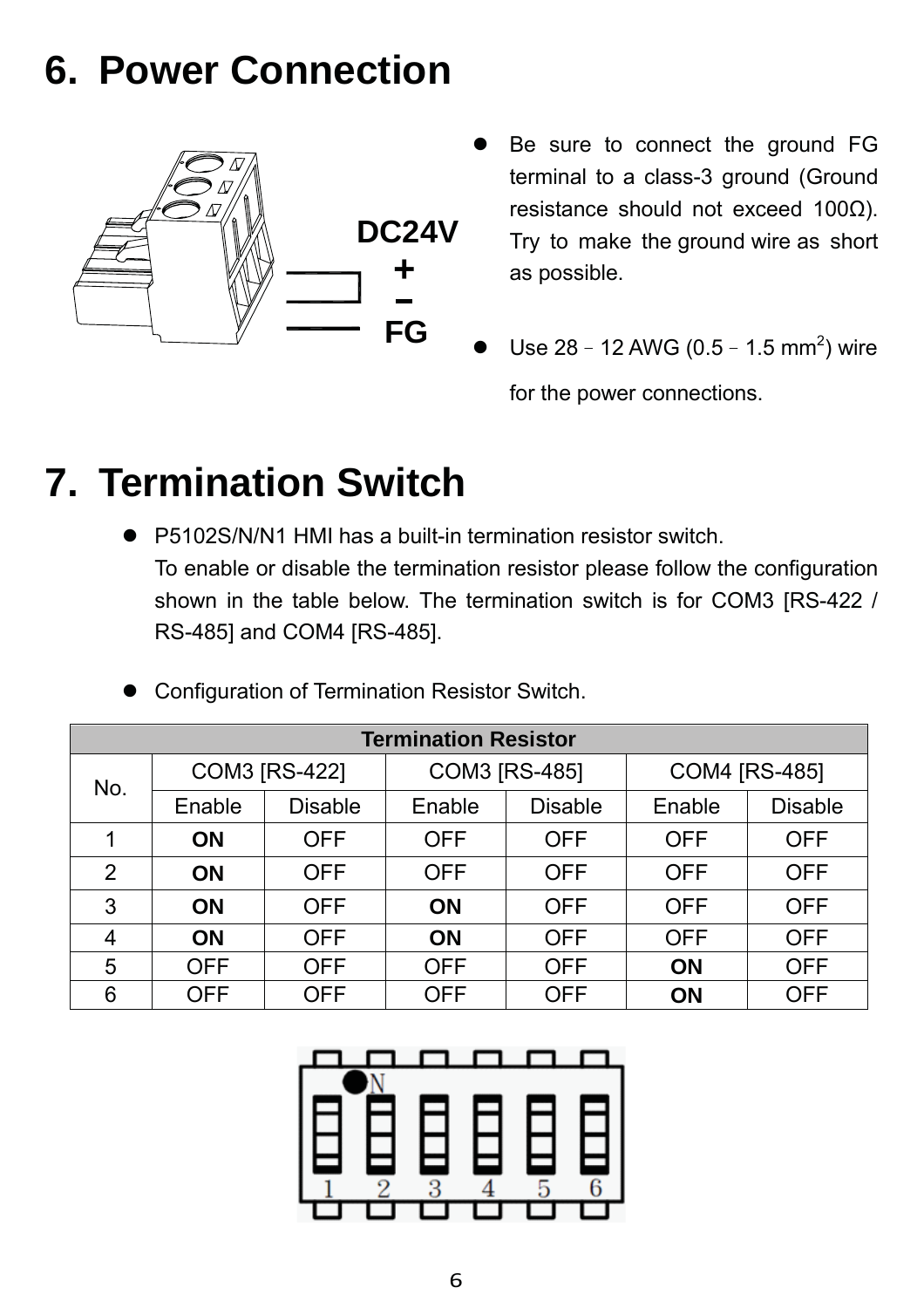## **8. Pin-out of COM Ports**

| <b>DB-9 Male Connector</b>                                                                                                      |                    |  |  |  |
|---------------------------------------------------------------------------------------------------------------------------------|--------------------|--|--|--|
| T<br>$\overline{\phantom{a}}$<br>$\overline{5}$<br>$\overline{3}$<br>$\overline{2}$<br>4<br>Û<br>ĺ.<br>$\overline{9}$<br>6<br>8 |                    |  |  |  |
| PIN#                                                                                                                            | COM1<br>$[RS-232]$ |  |  |  |
| 1                                                                                                                               | $NC^{\ast 1}$      |  |  |  |
| $\overline{2}$                                                                                                                  | <b>RX</b>          |  |  |  |
| 3                                                                                                                               | <b>TX</b>          |  |  |  |
| 4                                                                                                                               | <b>NC</b>          |  |  |  |
| 5                                                                                                                               | <b>GND</b>         |  |  |  |
| 6                                                                                                                               | <b>NC</b>          |  |  |  |
| $\overline{7}$                                                                                                                  | <b>RTS</b>         |  |  |  |
| 8                                                                                                                               | <b>CTS</b>         |  |  |  |
| 9                                                                                                                               | <b>NC</b>          |  |  |  |

\*1 NC: No Connection

| <b>Pluggable Terminal Block</b> |                  |                  |            |  |  |
|---------------------------------|------------------|------------------|------------|--|--|
| 522 532 542 552 562             |                  |                  |            |  |  |
| PIN#                            | COM <sub>3</sub> | COM <sub>3</sub> | COM4       |  |  |
|                                 | $[RS-422]$       | $[RS-485]$       | $[RS-485]$ |  |  |
| 1                               | <b>NC</b>        | <b>NC</b>        | DATA+      |  |  |
| $\overline{2}$                  | <b>NC</b>        | <b>NC</b>        | DATA-      |  |  |
|                                 |                  |                  |            |  |  |
| 3                               | ISO_GND          | ISO_GND          | ISO_GND    |  |  |
| $\overline{4}$                  | $RX+$            | <b>NC</b>        | <b>NC</b>  |  |  |
| 5                               | RX-              | <b>NC</b>        | <b>NC</b>  |  |  |
| 6                               | $TX+$            | DATA+            | <b>NC</b>  |  |  |